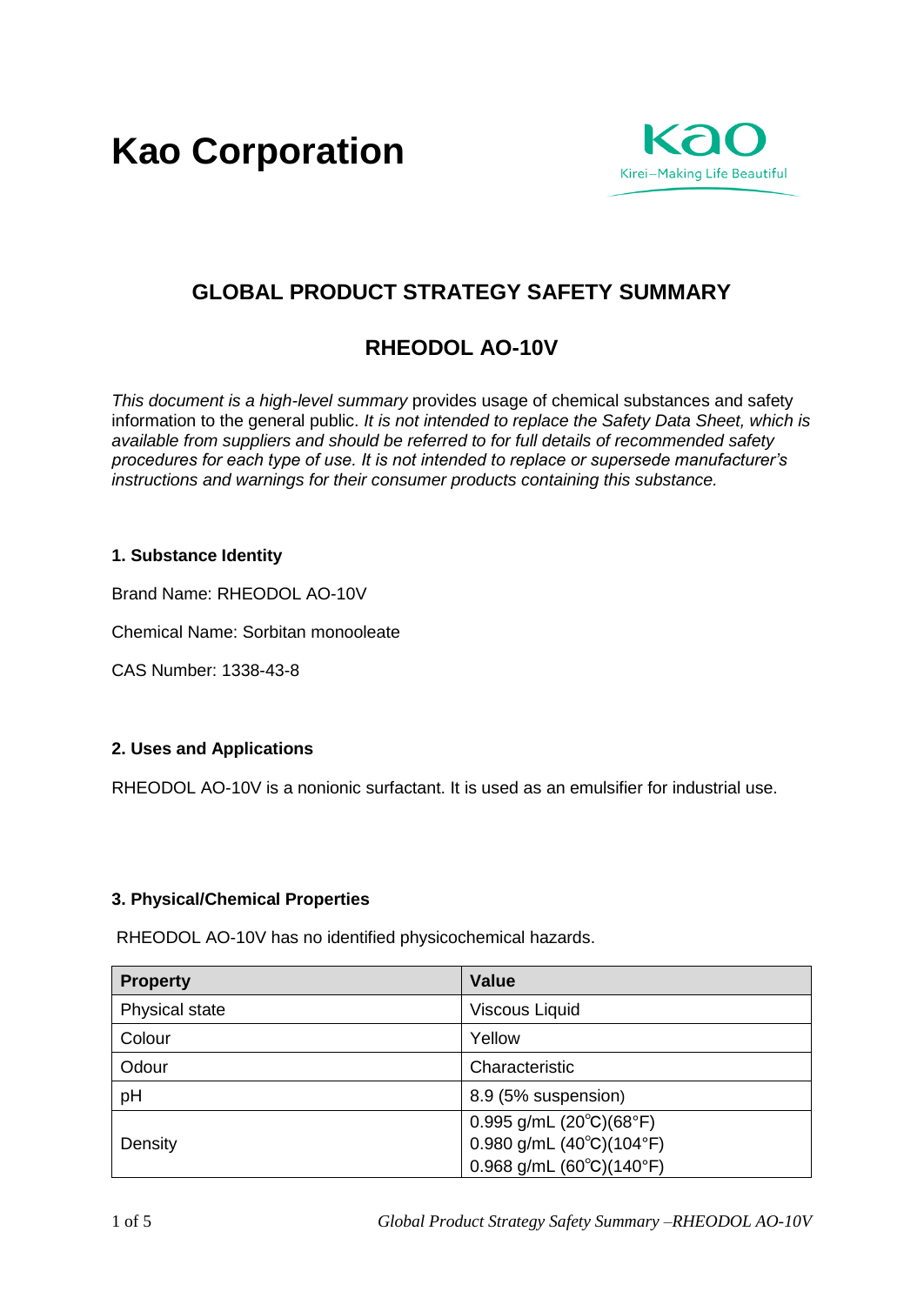| Freezing point                                             | $-20 °C(-4 °F)$                                       |
|------------------------------------------------------------|-------------------------------------------------------|
| Boiling point                                              | $>40^{\circ}C(>104^{\circ}F)$                         |
| Flash point                                                | 270°C(518°F) (Cleveland open cup)                     |
| Flammability                                               | No information available                              |
| <b>Explosive properties</b>                                | No information available                              |
| Self - ignition temperature                                | No information available                              |
| Vapour pressure                                            | No information available                              |
| Water solubility                                           | Insoluble                                             |
| Octanol-water partition coefficient (log K <sub>ow</sub> ) | No information available                              |
| Viscosity                                                  | 1,930 mPa $\cdot$ s (20 $\degree$ C) (68 $\degree$ F) |
|                                                            | 417 mPa $\cdot$ s (40°C) (104°F)                      |
|                                                            | 145 mPa $\cdot$ s (60°C) (140°F)                      |

## **4. Human Health Safety Assessment**

The Short-term and repeated exposure of RHEODOL AO-10V does not cause any toxic effects.

| <b>Effect Assessment</b>         | <b>Result</b>                                 |
|----------------------------------|-----------------------------------------------|
|                                  | No acute toxicity after oral/ dermal exposure |
| <b>Acute Toxicity</b>            | in practical use.                             |
| oral/ dermal                     | The substance does not cause damage to        |
|                                  | any organs following single exposure.         |
| Irritation                       | Based on the available data, unlikely to      |
| skin/eye                         | cause skin/eye irritation.                    |
| Sensitization                    | Based on the available data, unlikely to      |
|                                  | cause allergic skin reaction.                 |
|                                  | Unlikely to cause any toxic effects through   |
| Toxicity after repeated exposure | prolonged or repeated oral exposure in        |
|                                  | practical use.                                |
| Mutagenicity                     | Based on the available data, unlikely to      |
|                                  | cause genetic defects.                        |
| Carcinogenicity                  | Based on the available data, unlikely to      |
|                                  | cause cancer.                                 |
| Toxicity for reproduction        | Based on the available data, unlikely to be   |
|                                  | damaging to fertility or the unborn child.    |

## **5. Environmental Safety Assessment**

The test results with fish, aquatic invertebrates and algae suggest that RHEODOL AO-10V is not to cause toxicity for aquatic organism. RHEODOL AO-10V is unlikely to persist in the environment because of showing the readily biodegradation. RHEODOL AO-10V does not bioaccumulate in the food chain.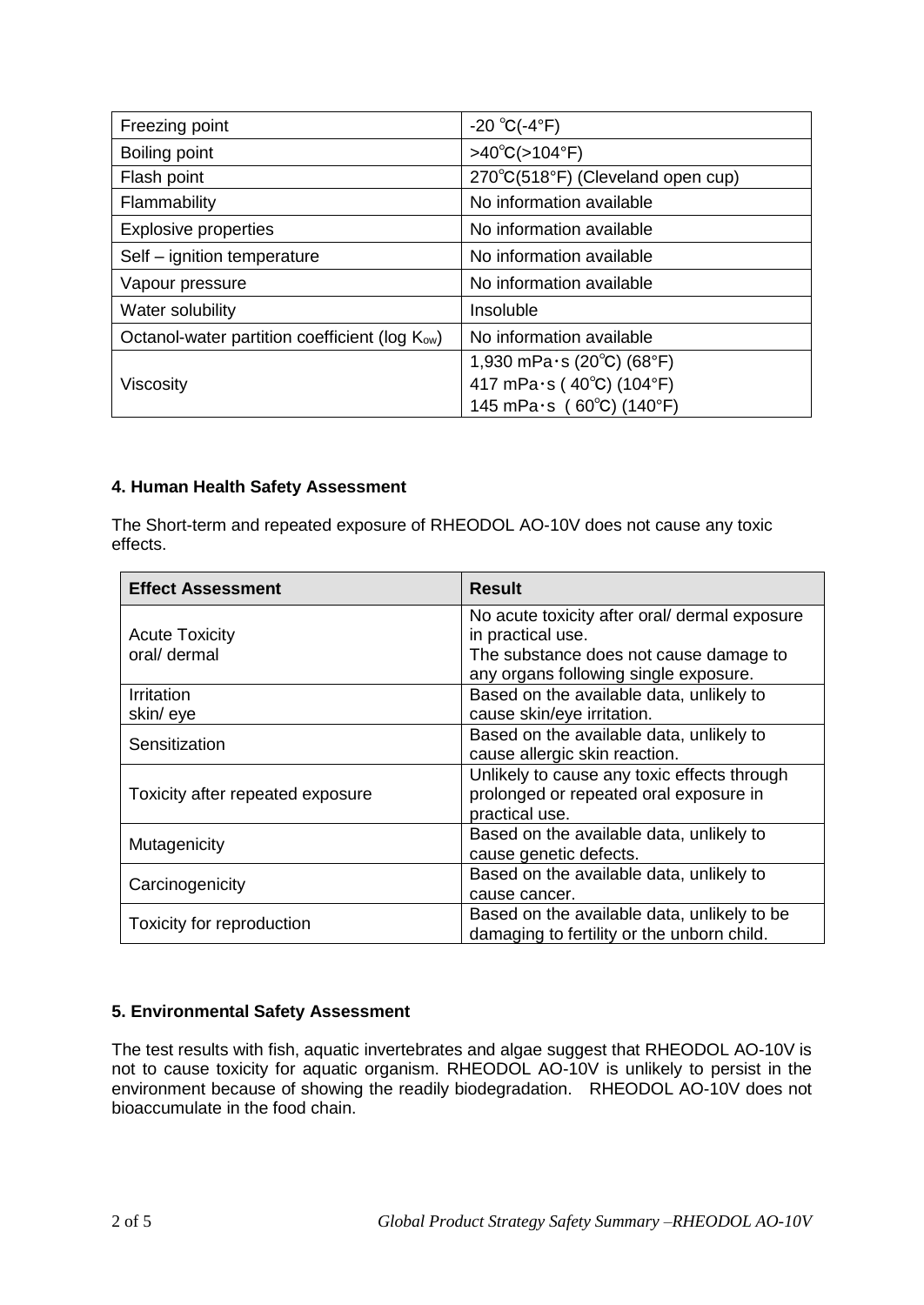| <b>Effect Assessment</b> | <b>Result</b>                                                                                                                         |
|--------------------------|---------------------------------------------------------------------------------------------------------------------------------------|
| <b>Aquatic Toxicity</b>  | Suggests not to cause toxicity for aquatic organism.                                                                                  |
| Biodegradation           | Readily biodegradable.                                                                                                                |
| PBT/ vPvB conclusion     | Not persistent in the environment, not bioaccumulating<br>in organisms and not toxic nor very persistent and very<br>bioaccumulating. |

## **6. Exposure**

## Consumer

RHEODOL AO-10V is used mainly as an emulsifier for industrial use. It is considered that exposure to consumers hardly occurs.

#### **Worker**

The exposure can occur either in RHEODOL AO-10V manufacturing facilities or in the various industrial facilities when RHEODOL AO-10V is used. Those workers in industrial operations during maintenance, sampling, testing, or other procedures could be exposed with RHEODOL AO-10V. Only qualified and trained workers handle the undiluted substance. The manufacturing facilities offer thorough training program for employees and appropriate work processes, as well as safety equipment (goggles and gloves) in place to present an unnecessary exposure. Safety showers and eye-wash stations are accessible nearby. Workers are required to be trained in accordance with the safety measures in the Safety Data Sheet.

#### Environment

Since this substance is used extensively, it is discharged to waste water treatment plants from industrial sites such as manufacturing, preparation, handling, storage and use of the substance as well as from consumer households. However, the substance is readily biodegradable, so that it is removed efficiently in waste water treatment plants. The substance is biologically degraded in the surface water and is rapidly removed even if it is remained slightly in the waste water. Hence, the chronic exposure to aquatic organisms of the substance is unlikely to occur. Furthermore, the substance dose not accumulate in the food chain, so that there is no concern of human exposure through environmental pathway.

## **7. Risk management recommendations**

When you use the substance, make sure to be measured the adequate ventilation. Always use appropriate chemical-resistant gloves to protect your hands and skin and always wear eye protection equipment. Do not eat, drink or smoke where the substance is handled, processed or stored. Wash hands and skin after contact with the substance. When the substance attaches to skin (or hair), take off the contaminated clothes. Wash with a large amount of water and soap. If the substance gets into your eyes, rinse your eyes thoroughly for several minutes. If you wear contact lens, and you can take it off easily, take it off and continue to rinse your eyes. When it causes your skin irritation or eye irritation, consult doctor (medical diagnosis/therapy).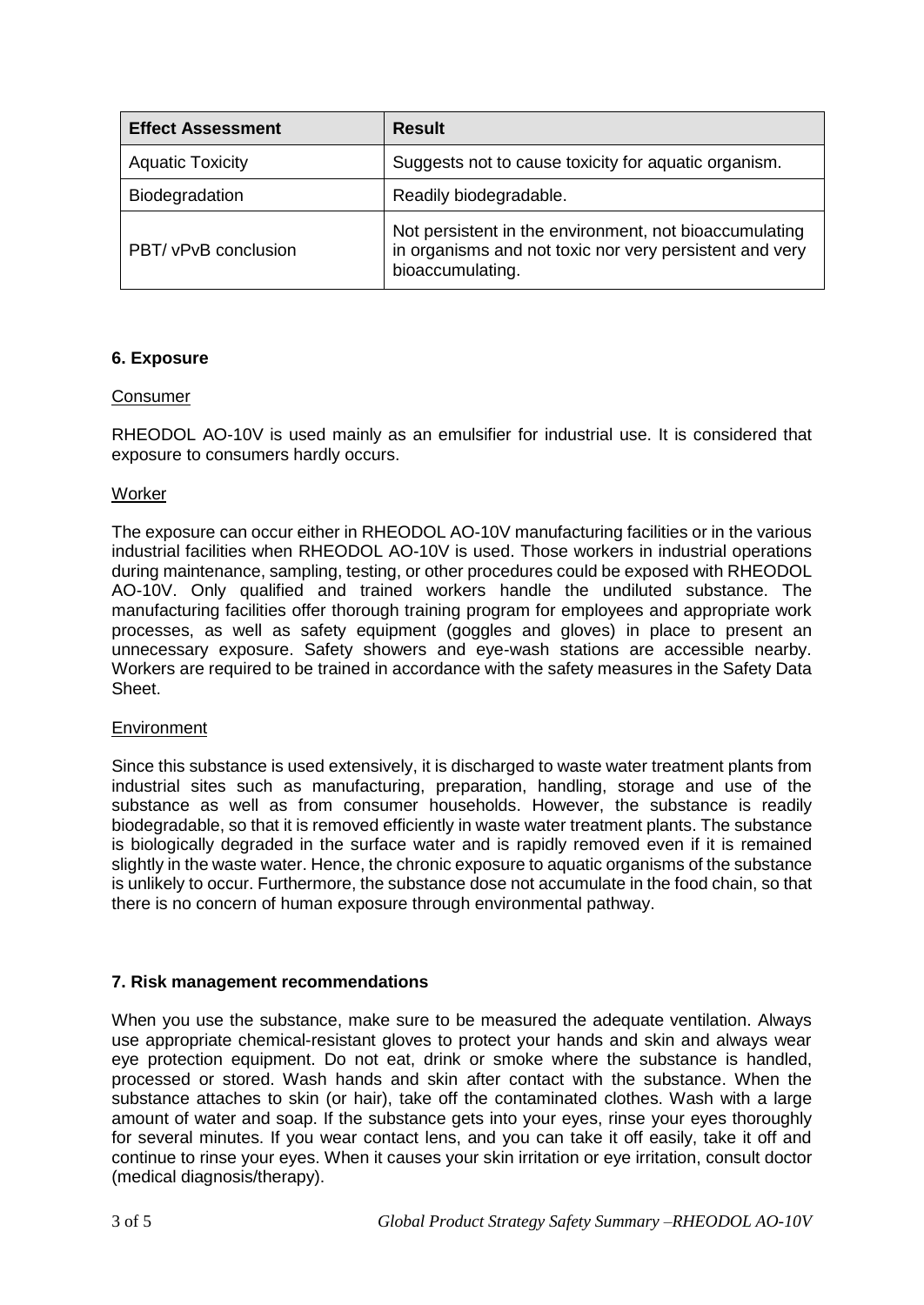Waste water containing the substance must be passed the waste water treatment plants in order to remove the substance. No specific measures are needed, because it is not expected to be released into the air.

## **8. Regulatory Information / Classification and Labelling**

Under GHS classification chemical substances are classified in hazards for physical properties, human health and environment. The hazard information for industrial products are transmitted via specific labels and Safety Data Sheet. GHS offers the standardization for hazard communication. The subjects who could be assumed to be exposed to the substance, workers, consumers, transport workers, and emergency responders, can better understand the hazards of the chemicals in use through the transmission.

## **Labeling according to UN GHS**

UN GHS is the basis for country specific GHS labeling.

## **Classification and Labeling Information**

RHEODOL AO-10V is not classified as a substance that has a harmful effect on humans or the environment.

The laws of manufacturing, sale, transport, use and disposal are different among countries or areas. Details are referred to Safety Data Sheet provided by the supplier.

## **9. Conclusion**

#### **10. Contact information within company**

For further information on this substance or product safety summaries in general, please contact:

| Name             | Kao Corporation, Global Chemical Business |
|------------------|-------------------------------------------|
| Telephone number | +81-3-5630-7700                           |
| Fax number       | +81-3-5630-7889                           |
| E-mail address   | chemical@kao.co.jp                        |

Additional information can be found at a chemical risk assessment support portal provided by the Japan Chemical Industry Associations, found at https://www.jcia-bigdr.jp/jcia-bigdr/en/top.

#### **11. Glossary**